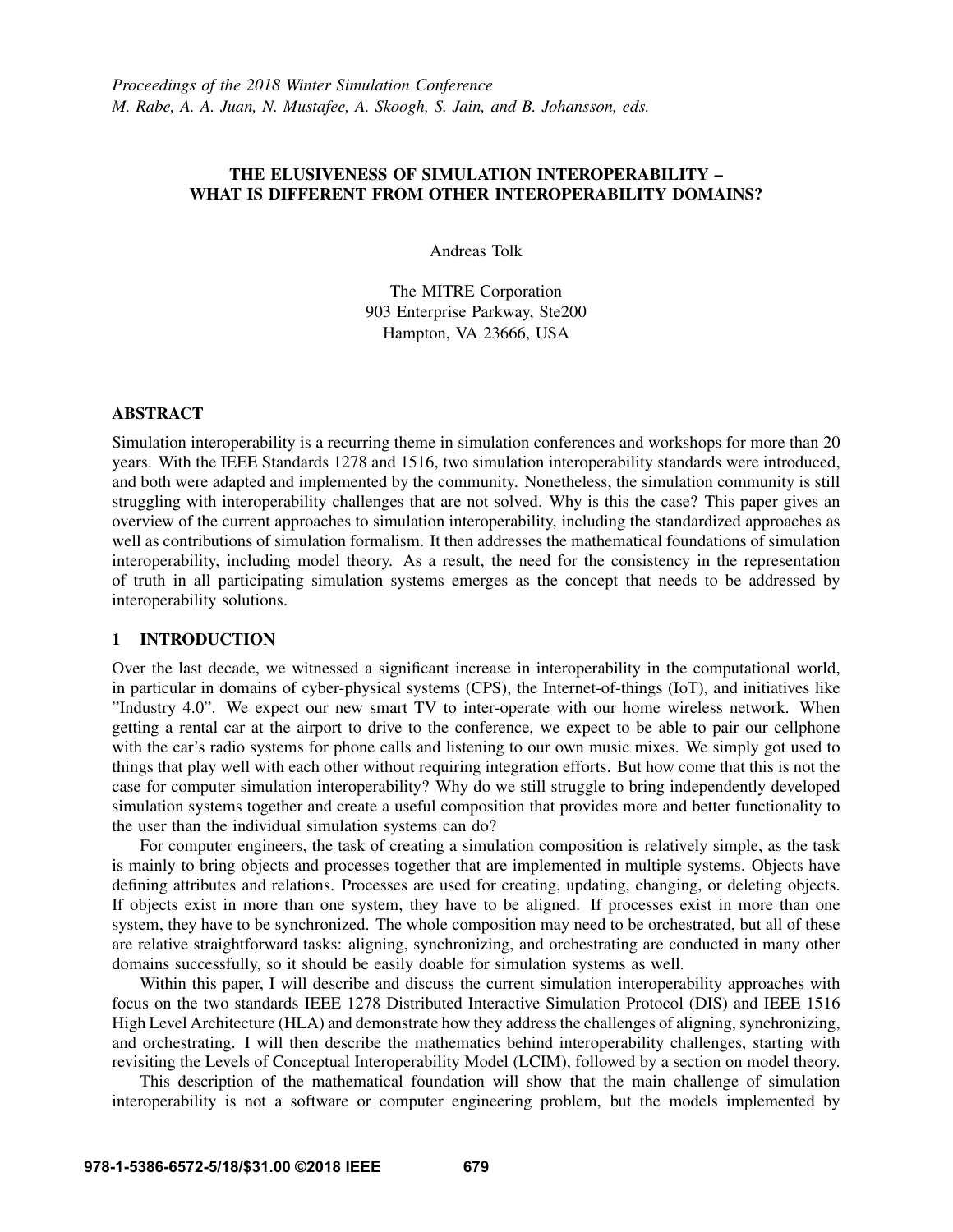the simulation systems must be composable, which motivates the distinction between integratability of infrastructures, interoperability of simulation systems, and composability of models. It is the last point of this enumeration, the composability of models, that makes simulation interoperability different from other domains. This is a conceptual domain that cannot be solved by technical solutions. Nonetheless, the task can be significantly facilitated by several methods from the systems, software and computer engineering domains, as will be discussed in the last section.

## 2 SIMULATION INTEROPERABILITY STANDARD APPROACHES

As discussed in (Hill and Tolk 2017), the requirement to inter-operate independently developed simulation systems was mainly driven by the Armed Forces in the last two decades of the 20*th* century. Within the NATO alliance, the Armed Forces had made significant investments into simulation technology to train their soldiers, support the acquisition process for new systems, and conduct analysis on tactical, operational, and strategic levels. The simulators and simulation systems developed by different nations, services, and branches represented the special tasks they were designed for well, but did not provide the same fidelity for other branches, services, or nations with which they had to collaborate. Instead of developing a new simulation system that was comprised of components with the same high fidelity, the idea was to compose the existing simulation systems to provide a new set of functionality.

At the end of the 20*th* century, the medical and health care simulation industry gained comparable status in the search for simulation interoperability to support composable and reusable solutions. Comparable to the examples given for the defense domain, many high-fidelity models have been developed that look at the details of healthcare. These include computer models of injuries of particular organs and other body parts, as well as dynamic models from soft tissue body part models to mannequin based patient simulators. Dynamic models are replacing cadavers and animal tissue as the first choice for medical education. This increase in simulation lead to the wish of combining such simulators and simulation systems into a more realistic digital patient, in which high-fidelity organ simulators fulfill their special role in an orchestrated set of simulators and simulation systems. Together this would provide better education, analysis, and medical insight than could be created by the stand-alone systems alone (Dunn et al. 2013).

Other application domains, such as transportation, architecture, and energy, are starting to get interested in simulation interoperability solutions as well, and new application fields, like smart cities and houses, are using model-based solutions that benefit from these standards. In the following sections, we will look at the current standards in the context of their approach to simulation interoperability.

#### 2.1 SIMNET and the IEEE1278 Distributed Interactive Simulation Protocol

The year 1983 is often seen as the start of the modern story of simulation interoperability within distributed simulation, as the Simulator Networking (SIMNET) program was initiated by the Defense Advanced Research Projects Agency (DARPA) (Cosby 1995). SIMNET objectives were to bring armor, mechanized infantry, helicopters, artillery, communications, and logistics components together into a common, situated, virtual battlefield. Simulator crews were supposed to observe each other, communicate via radio channels, and observe each others effects. The simulators representing the various systems remained autonomous and were responsible for local perception and modeling the effects of events on its objects. They sent events to other simulators to communicate events, such as changing positions, fire fights, damage reports, etc. The receiving simulations determined if that information was relevant and what the effects would be.

This activity was successful and caught the interest of the Armed Forces as well as Industry and lead to the development of the Distributed Interactive Simulation (DIS) protocol (Office of Technology Assessment (OTA) 1995). The idea was to keep the standard easy to understand, easy to implement, and open for future developments. In a series of workshops, the focus of DIS was the development of the Protocol Data Unit(s) (PDU) that capture the information to be shared between the autonomous simulators. These PDUs had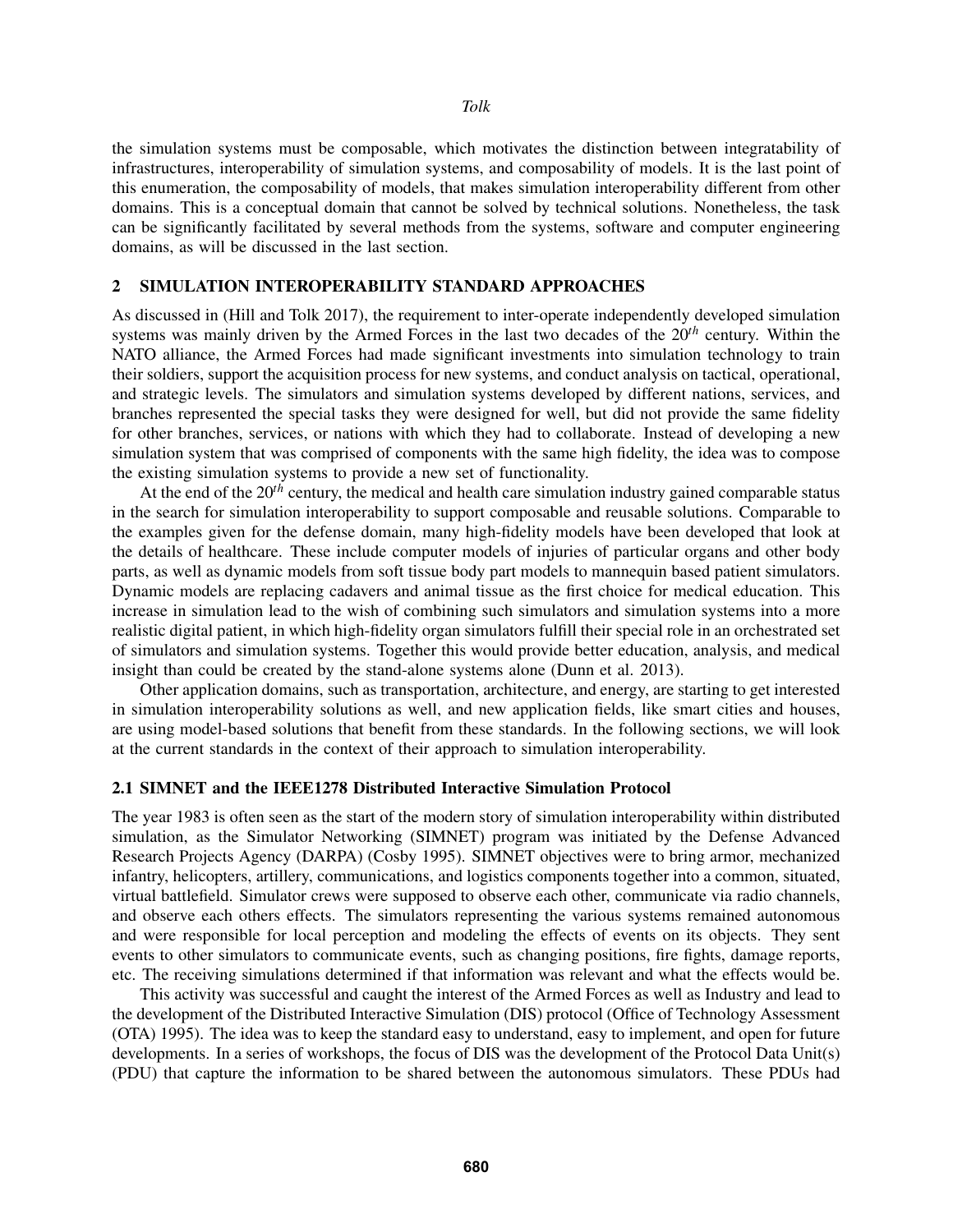#### *Tolk*

clear interpretations in the real referenced world: the firing at a target, hitting the target, moving through the terrain, colliding of two objects, and so on. The ideas were captured in the standard family IEEE 1278.

As simulators continue to operate on their own, using their visual representation of their perception and compute their own effects, several additional activities were needed to ensure fair fight conditions between them. It is assumed that the DIS world shares a common understanding of terrain and other cultural features, but it is not enforced. As a result, the representation of the common environment and its objects may differ in the various simulators, leading to systemic advances of one simulator over another. Imagine two tank simulators fighting against each other, one of them representing vegetation, the other one is only representing the profile of the terrain. While the crew of the first second tank can already see the opposing tank and open fire, the first tank cannot see his opponent due to the vegetation. He is fired at, gets killed, and had no fair chance due to the setup of the experiment. *Consistent representation of the common simulation sphere could not be enforced.* Within DIS, this problem was addressed by Best Practice guides making developers aware of the problem and recommending means outside of the core standard to support solutions. The following figure demonstrates the challenge.



Figure 1: Fair Fight Challenge.

DIS also ensured unambiguous situations by clearly distributing responsibilities for the distributed computation of effects. If an effect happens between two simulators, the initiating simulator is responsible to calculate the location of the effect, and the receiving simulator computes the effect. Again, using a duel is the best example: the shooting tank computes if he hits or misses the target and, in case of a hit, sends a PDU with details of the hit to the target. The target receives these data and computes the damage based on its own data on armor, terrain fortifications, etc. While their is no ambiguity related to each individual events, there can still be inconsistencies based on which simulator is the target: as the simulators are autonomous, the way they compute damage is simulator-specific and can result in counterintuitive results, as the exact same duel with the exact same system can lead to different results depending on which simulator represents the target systems. *Consistent representation of common effects could not be enforced.* This challenge is much harder to address, as these effects are often deeply embedded in the code of the simulator software.

Despite these shortcomings, DIS is still very successful and still a dominant standard. The idea is an easy to communicate, to understand, and to implement standard that allows independent representations of systems in a common simulation sphere to exchange status updates and represent interactions by data exchange.

## 2.2 The IEEE1516 High Level Architecture

While the DIS protocol focused on simulators and simulation systems supporting the representation of individual weapon systems, another simulation interoperability effort targeted the aggregated levels of system representation, i.e., higher levels units, such as brigades or divisions, to support command post exercises (CPX) or computer assisted exercises (CAX). In these exercises, several weapon systems were aggregated into a group of weapon systems, homogeneously or heterogeneously, and were used to represent the objects of interest for the training community. The DARPA activity initializing supporting research was the Aggregated Level Simulation Protocol (ALSP) (Weatherly et al. 1991).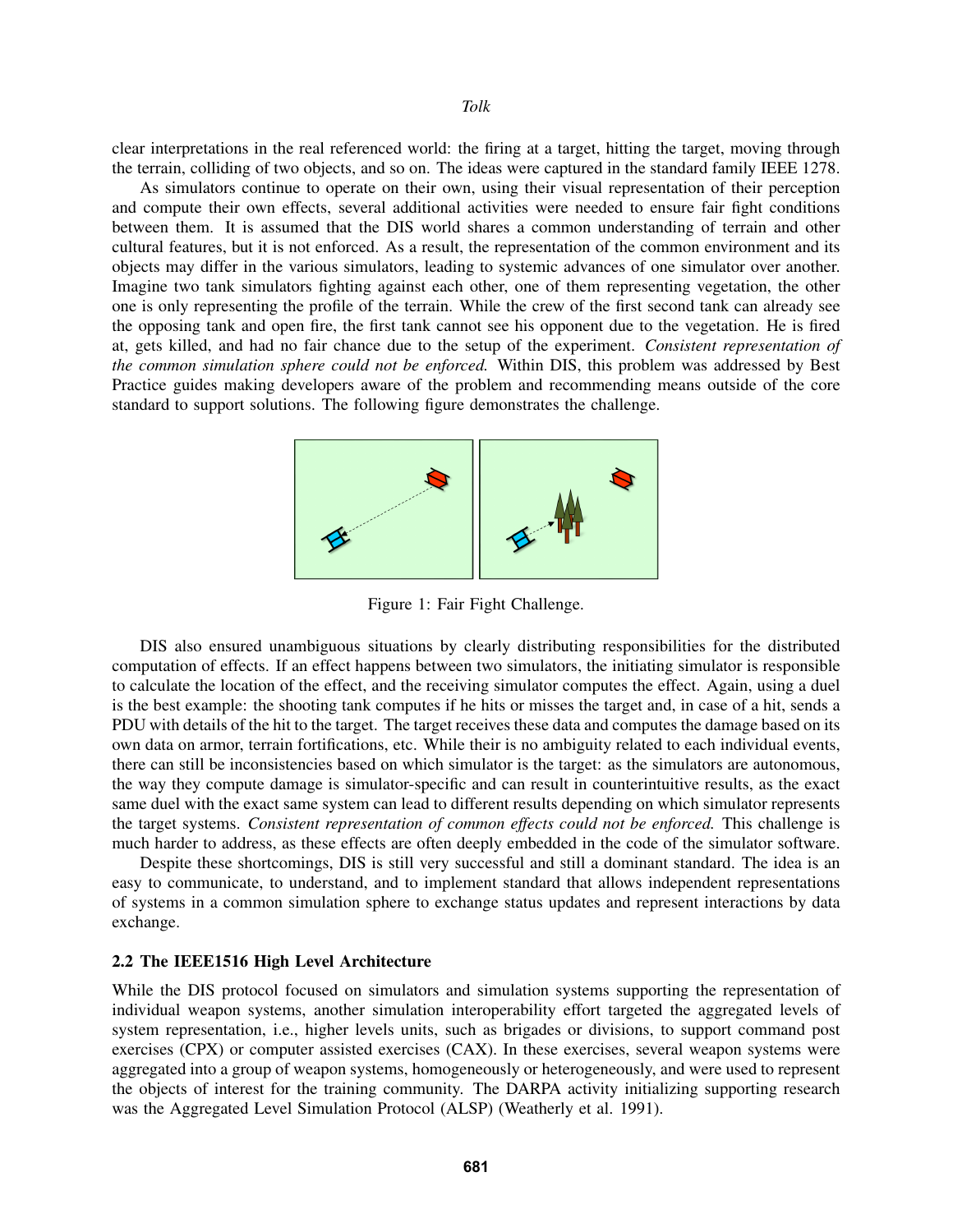ALSP had to deal with a huge variety of possible aggregated units and therefore also with a even higher variety of interactions. It was therefore no longer possible to focus exclusively on the exchanged information, but the type of objects and interactions needed to be agreed upon as well. This was done in an interface control document (ICD) that enumerated objects and possible messages in a well-formed agreed form. Further, the problem of consistency was addressed by introducing the concept of *ghosted* objects: an object under control of another simulation system was not replicated in the other systems, but only ghosted, so that no inconsistencies could occur. The third big idea introduced by ALSP was a simulation interoperability infrastructure that provided additional services beside the mere transport of information, such as time management. ALSP was successfully used to enable the worldwide Joint Training Confederation (JTC). JTC has been used to support exercises comprising exercise and simulation sites in the United States, Germany, Korea, and Japan. In 1997, twelve simulation systems from varied armed services participated in a JTC worldwide exercise (Prochnow et al. 1997). Although it was never standardized, it developed many ideas that influenced later standardization efforts, in particular the IEEE 1516 High Level Architecture.

These success stories of DIS and ALSP were noticed by the US Congress. They recognized that distributed simulation technology could provide significant benefits to the Department of Defense (DoD). The development of common simulation interoperability solutions and related standards became a high priority. After a review of existing solutions resulted in the insight that the available standards were insufficient for a DoD wide standardization effort, the architecture management group (AMG) was established and funded in 1995 to develop the High Level Architecture (HLA), resulting in the widely used HLA 1.3 NG specification. This was generalized in the standardization process for the IEEE 1516-2000 HLA standard family, which was further developed into the IEEE 1516-2010 versions of these simulation interoperability standard. This standard has been academically supported by textbooks (Kuhl et al. 1999; Topcu and Oğuztüzün 2017) and many tutorials.

The objective for HLA was to merge the lessons learned from DIS and ALSP resulting a general purpose simulation interoperability standard. The result was a set of 10 rules governing the interplay between the composition of participating simulation systems, the so called federation, and each individual simulation system, the so called federates. These rules define how to exchange information, who is responsible for the object and interactions invoking the information exchange, and other high level rules. A second part of the standard defines the details of the interface between the so called Runtime Infrastructure (RTI) and federates. The RTI provides a set of services supporting the execution of federations, namely

- Federation management: Creating, joining, and managing federations, saving and restoring federations, and synchronizing federates for saving and restoring operation.
- Declaration management: Defining publication and subscription of information exchange element types for the federate, i.e., declaring what kind of information the federate is interested in publishing itself or receiving from other federates.
- Object management: Defining the use of instantiated objects and interactions information exchange element objects for the federate, i.e., this is the real information exchange regarding instantiated objects and interactions of the type declared before.
- Ownership management:Defining ownership of objects, including how to transfer it, as only at most one federate is allowed to have ownership of the attributes of an object.
- Time management: Defining the time paradigms and their synchronization, which addressed all possible time paradigms utilized in parallel and distributed simulation systems (Fujimoto 1998).
- Data distribution management: Defining constraints allowing for the optimization of data traffic between federates by defining dimensions of areas to which federates can subscribe. These can be geographic areas, such as the region around an object of interest, as well as logical regions.

The information exchange is captured in a third volume of the standard, which defines the Object Model Template (OMT). The template provides means to define persistent objects with their attributes as well as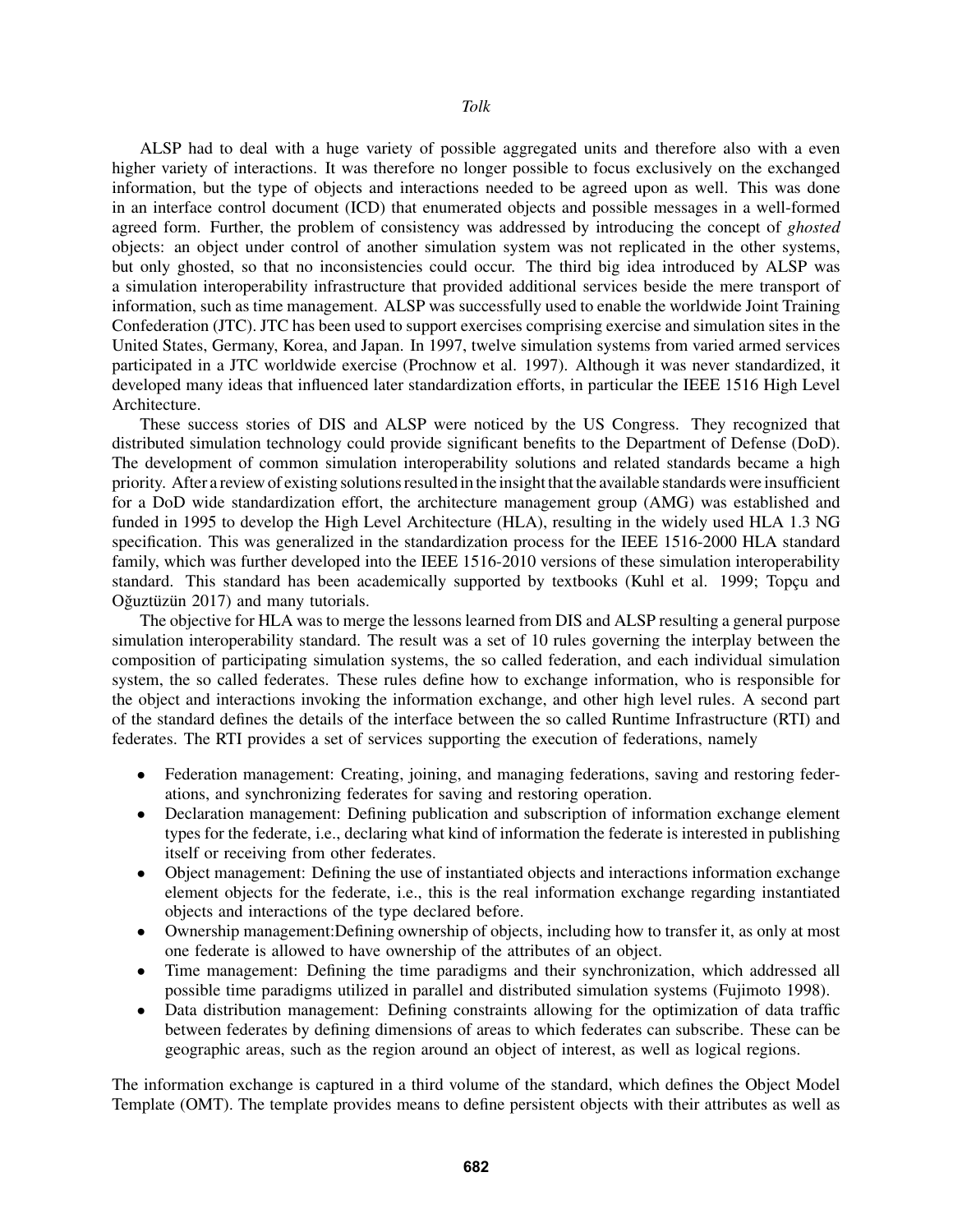transient interactions with their parameters. The OMT provides a set of tables that allow to unambiguously define all the data necessary for the definition of data types, transportation constraints, and even a lexicon for all terms utilized in the OMT (Lutz et al. 1998). The standard differentiates between the definition of the information exchange that can be supported by a single federate (the simulation object model (SOM)), support of the information exchange within the composition (the federation object model (FOM)), and the standardized management object model (MOM) that provides information objects needed for all the services provided by the RTI.

In order to support an easier migration from DIS to HLA, the community worked on a common representation of DIS PDUs in the HLA format, the Realtime Platform Reference Federation Object Model (RPR-FOM) that was used as the foundation for many follow on activities, as it combined the flexibility of HLA with the well-known information exchange objects of DIS (Möller et al. 2014).

What is often not covered is the fact that HLA was designed one of three pillars of a *Common Technical Framework* that comprised of a set of data standards to unambiguously define data to describe the battle sphere and its objects – which was one of the reasons the Synthetic Environment Data Representation and Interchange Specification (SEDRIS) development project was funded by the DoD (Foley et al. 1998) – as well as a conceptual description of the mission space that needed to be supported (Pace 2000) – which resulted in the two projects Conceptual Model of the Mission Space (CMMS), a data model driven modeling approach, and Functional Description of the Mission Space (FDMS), an object-oriented approach. The idea migrated into the Knowledge Integration Resource Center (KIRC), but never was really embraced by the community. An overview of these development is captured in (Pace et al. 2011).

### 2.3 Non-standardized Contributions

While the HLA objective was to be a general simulation interoperability standard, resulting in a relatively broad and open standard that left a lot of room for interpretation in the application in the defense domain, the *Test and Training Enabling Architecture* (TENA) chose a different path (Powell and Noseworthy 2012). TENA purposefully focused exclusively on the support of test ranges for military applications, allowing to use highly efficient but domain specific solutions.

To avoid ambiguities, the approach included an object-oriented Logical Range Object Model. Furthermore, TENA provided not only a common architecture, but also a common language and a common communication mechanism. In addition, TENA ensures the common context in form of a common understanding of the environment, a common understanding of time, and a set of common technical processes. As a result, the TENA infrastructure provided fully integrated solutions, and even a repository for reusable components. However, this exclusive focus on military ranges prohibits the easy migration to other application domains.

In parallel to this mostly DoD driven specific simulation interoperability efforts, which were actively supported by the newly established *NATO Modelling and Simulation Group* (MSG), additional ideas were derived from other standardization activities in the wider distributed systems community, such as the model driven engineering approaches - as recently compiled in (Topcu et al. 2016), and the semantic web, as promoted by the Extensible Modeling & Simulation Framework (XMSF) (Brutzman et al. 2002; Blais et al. 2005) and other academic research endeavors (Page et al. 2000). Some approaches, like (Tolk and Mittal 2014), asked for a radical change of thinking about the interoperability problem, recommending to separate the status information of objects from the process definitions of their change, and by providing unique definitions for both, allowing the composition of simulation from reusable objects and processes as required for the simulation experiment of interest. Currently, the NATO MSG–136 activity is evaluating the possibility of providing M&S as a service (MSaaS) as a means of delivering M&S applications, capabilities and associated data on demand by providers to qualified consumers, bringing national, NATO, and mission clouds together under a common framework (Siegfried and van den Berg 2015). The taxonomy used for the alignment of data and harmonization of processes was purposefully build on top of the Consultation, Command, and Control (C3) taxonomy used within the NATO C3 community.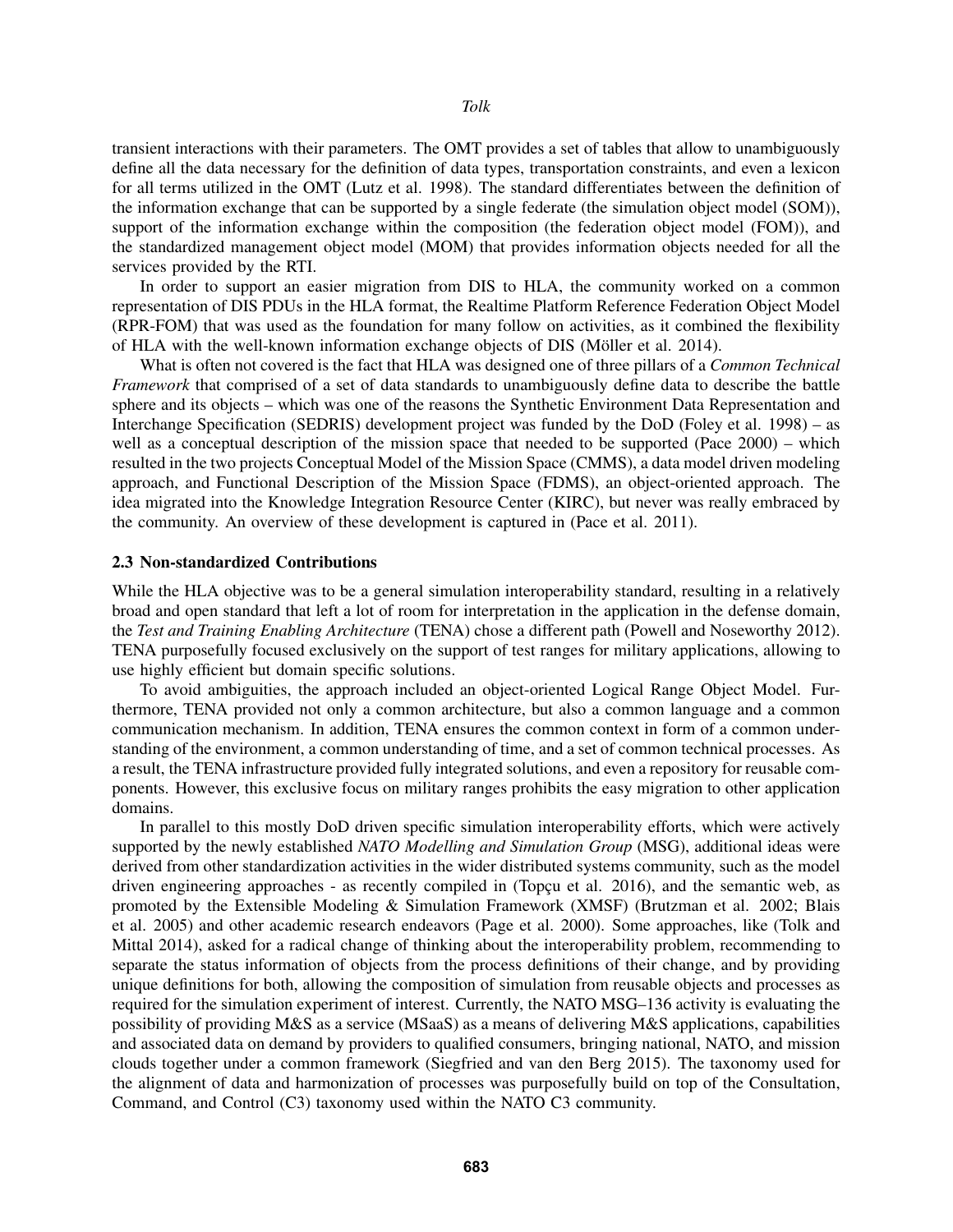## *Tolk*

# 3 FOUNDATIONS FOR SIMULATION INTEROPERABILITY

In this section, I will mainly focus on the contributions of my research team, without claiming completeness or exclusiveness. Over the last years, many valuable contributions regarding the development of interoperable and reusable simulation solutions have been published, including the important topic of conceptual modeling as well as the development of simulation components.

# 3.1 The Levels of Conceptual Interoperability Model

Since its first publication in (Tolk and Muguira 2003), the *Levels of Conceptual Interoperability Model* (LCIM) was extended and improved using recommendations and criticisms of our peers and colleagues into the seven layers depicted in the following figure.



Figure 2: Levels of Conceptual Interoperability Model.

The definition of these layers, which are used to cluster problem classes of interoperability, can be described as follows:

- Stand-alone systems are not connected and have no interoperability.
- The technical layer deals with infrastructure and network challenges, enabling systems to exchange signals, the carriers of information. In particular in tactical networks or infrastructure solutions supporting life elements, this alone can be a difficult task that by itself may require several sub-layers.
- The syntactic layer deals with challenges to interpret and structure the information to form symbols within protocols. Many challenges have standard solutions today, but new, high-efficient encoding standards developed to support new concepts, like mobile edge-computing or the next generation of the Internet-of-things, may create new challenges.
- The semantic layer provides a common understanding of the information exchange. On this level, the pieces of information that can be composed as objects, messages, and other higher structures are identified. Common taxonomies, such as name spaces, are supporting the unambiguous definition of terms, ensuring the alignment of data.
- The pragmatic layer recognizes the patterns in which data are organized for the information exchange, such as the inputs and outputs of procedures and methods to be called. This is the context in which data are exchanged as applicable information. These groups are often referred to as business objects, as they are identified in business process models or comparable architecture artifacts.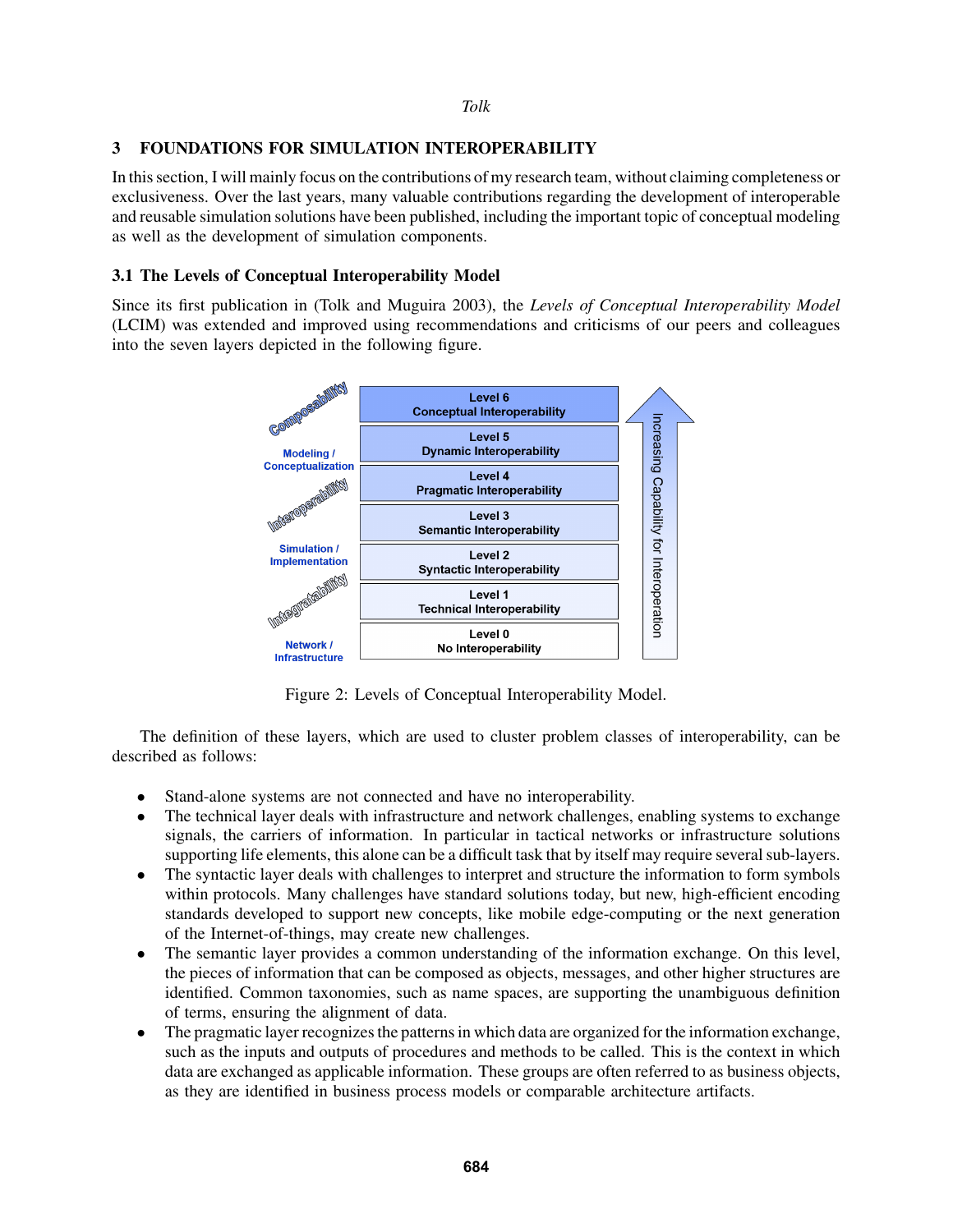## *Tolk*

- The dynamic layer recognizes various system states, including the possibility for agile and adaptive systems. The same business object exchanged with different systems can trigger very different state changes. It is also possible that the same information sent to the same system at different times can trigger different responses. This layer provides transparency of the system, but also timing concepts needed to harmonize the processes.
- Finally, assumptions, constraints, and simplifications need to be captured. This happens in the conceptual layer. This layer addresses the harmonization of conceptualizations. The conceptual layer is the formal layer of the conceptual model that allows to identify any concepts that are important for the simulation experiment that may be hidden for the user, but may lead to inconsistencies within a composition.

These levels are well aligned with the three governing concepts of interoperation proposed in (Page et al. 2004). The concept of integratability contends with the physical/technical realms of connections between systems, which include hardware and firmware, protocols, networks, etc. Interoperability contends with the software and implementation details of simulation implementations; this includes exchange of data elements via interfaces, the use of middleware, mapping to common information exchange models, etc. Finally, composability contends with the alignment of issues on the modeling level, the conceptualizations underlying the implemented solution. *Successful interoperation of solutions requires integratability of infrastructures, interoperability of systems, and composability of models.* In (Tolk et al. 2013), we extended the LCIM towards an interoperability maturity model and also showed the relation to a variety of other interoperability efforts within NATO.

The sixth level introduces means for synchronizing and harmonizing processes. In practice, two simulation systems do not have to be in sync all the time, but only when they have to exchange data and/or are ask to provide an answer to a certain task, which should be consistent. To ensure these assertions, the two simulation systems can be interpreted as coupled state transition systems, allowing to apply the concepts of bi-simulation to ensure that both systems are consistent in these points, as discussed in (Szabo et al. 2009).

The seventh level of the LCIM was always hard to grab intuitively. We described it as capturing the underlying common theory from a philosophy of science viewpoint, or the collection of common assumptions and constraints that define the validity of all supporting components. The explanation accepted by scholars was a collection of artifacts ensuring the consistent representation of truth, i.e., if the same question is ask two different components, the answer should either by consistent, or there should be no answer at all. In other words: if an object and/or action was within the realm of several component, the representation should be consistent in all of them. For practitioners, this could best be guaranteed by a "blueprint" representing the simulation experiment – such as a mission of a military operations, showing who is doing what, where, and when, or a detailed business plan, well defined medical procedures, etc. The conceptual elements of this blue print would than be implemented by available simulation components. The ideas of using such a blueprint are explained in some more detail in (Tolk et al. 2007).

At the time of writing this paper, the various papers on the LCIM are referenced in more than 800 scholastic contributions. The LCIM has been successfully applied in several diverse application domains, such as medical simulations (Weininger et al. 2016), the Internet-of-things (Kolbe et al. 2017), manufacturing systems (Panetto and Molina 2008), and even the digital library ecosystem (Kostelic 2017). During our work on formalizing the different levels better, we discovered model theory as a branch of mathematics, that allows to elegantly address various challenges.

# 3.2 Model Theory and Interoperability

Several experts published their conviction that it is possible to engineer interoperability between two simulation systems; examples can be found in (Taylor et al. 2015). My research team did not agree, but without a formal representation, we could not prove it. After looking at set theory for a formal way to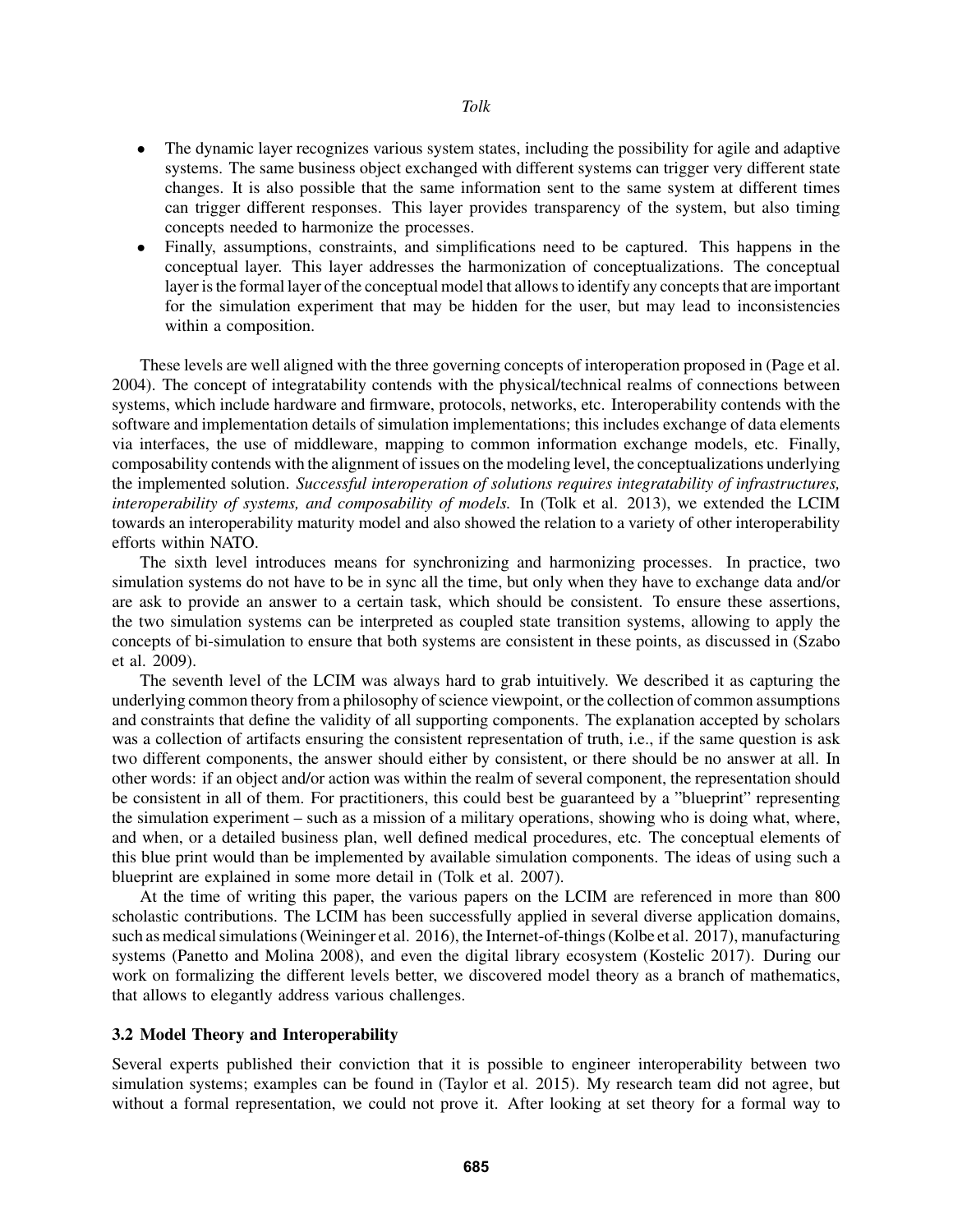express the LCIM, it was Saikou Diallo who discovered model theory and spearheaded the effort to apply it to better understand simulation interoperability (Diallo et al. 2014).

Model theory is a subset of mathematics that applies logic to formal structures, such as defined by sets, enumerations, or formal languages (Weiss and DMello 1997). A model collects all the information needed to decide if a statement is true in its context, i.e., if the statement is a member of the applicable sets or the enumeration, or of it can be generated by the formal language. If the statement is true, it is satisfied in the model. This allows model theory to treat mathematical truth as relative: the same statement may be true or false, depending on how and where it is interpreted. As computer languages are formal languages, and as simulation systems are programed in computer languages, the results regarding truth representation in formal languages can be applied to consistent representation of truth within computer simulations. As truth regarding the same facts and interpretations need to be consistent within M&S applications, the research findings are significant for understanding interoperability and composability challenges in order to address them when selecting simulations to be federated in support of an exercise, operation, or any other simulation application domain.

Model theory works as follows: A language  $\mathscr L$  is a set consisting of all the logical symbols with perhaps some constant, function and/or relational symbols included. A model, sometimes also called a structure,  $\mathscr U$  for a language  $\mathscr L$  is an ordered pair of the universe  $\mathscr A$ , which is a nonempty set, and an interpretation function  $\mathcal I$  with its domain being the set of all constant, function and relation symbols of  $\mathcal L$ . The interpretation function maps each constant symbol to a constant, each function symbol to a function, and each relation symbol to a relation. A sentence is an assertion that can be assigned the Boolean value of true or false. And, finally, if  $\mathcal U$  is a model of  $\mathcal L$ , the theory of  $\mathcal U$  is defined to be the set of all sentences of L which are true in  $\mathcal{U}$ . Simulations can be expressed by such a language L and the interpretation function  $\mathscr I$ . If they are not consistent under this model theory constructs, they are also not consistent in a composition, as they will compute different results. Therefore, two results of model theory, captured as theorems, are of particular interest for interoperability challenges.

*Robinson Consistency Theorem* simply states that the union of two theories is satisfiable under a model if and only if their intersections are consistent, in other words: there is only one interpretation of truth valid in both models where they overlap. If this is not the case, there will be inconsistencies!

As it is possible that two theories are using different languages and the resulting sentences are not directly comparable, *Łoś Theorem* generalizes the idea of expanding a universe through the Cartesian product and defines filters that allow the comparison in a common equivalent representation: if two simulation systems using different data to represent the simulated entities and their actions can be mediated into a common language to make them comparable, and if they are inconsistent in their overlap, the federation will show inconsistencies as well.

An interesting aspect is that concepts that are captured in two components but that are not shared via the simulation interoperability protocol – such as objects and interactions in case of HLA, or a PDU in case of DIS – have to be aligned nonetheless, or the model becomes inconsistent. This is a significant insight showing a weakness in all addressed simulation interoperability standards addressed in this paper.

As shown in (Diallo et al. 2014), these model theoretic insights provide the mathematical foundations needed to unambiguously capture the artifacts needed for the seventh layer of the LCIM: conceptual interoperability. This furthermore motivated the definition proposed in my contribution to (Taylor et al. 2015): *Interoperability is the ability to exchange information and to use the data exchanged in the receiving system. Composability is the consistent representation of truth in all participating systems.* It is the reliance on the model underlying the simulation implementation that is responsible for the elusiveness of simulation interoperability: it makes little sense without model composability. What was intuitively motivated first could now be proven.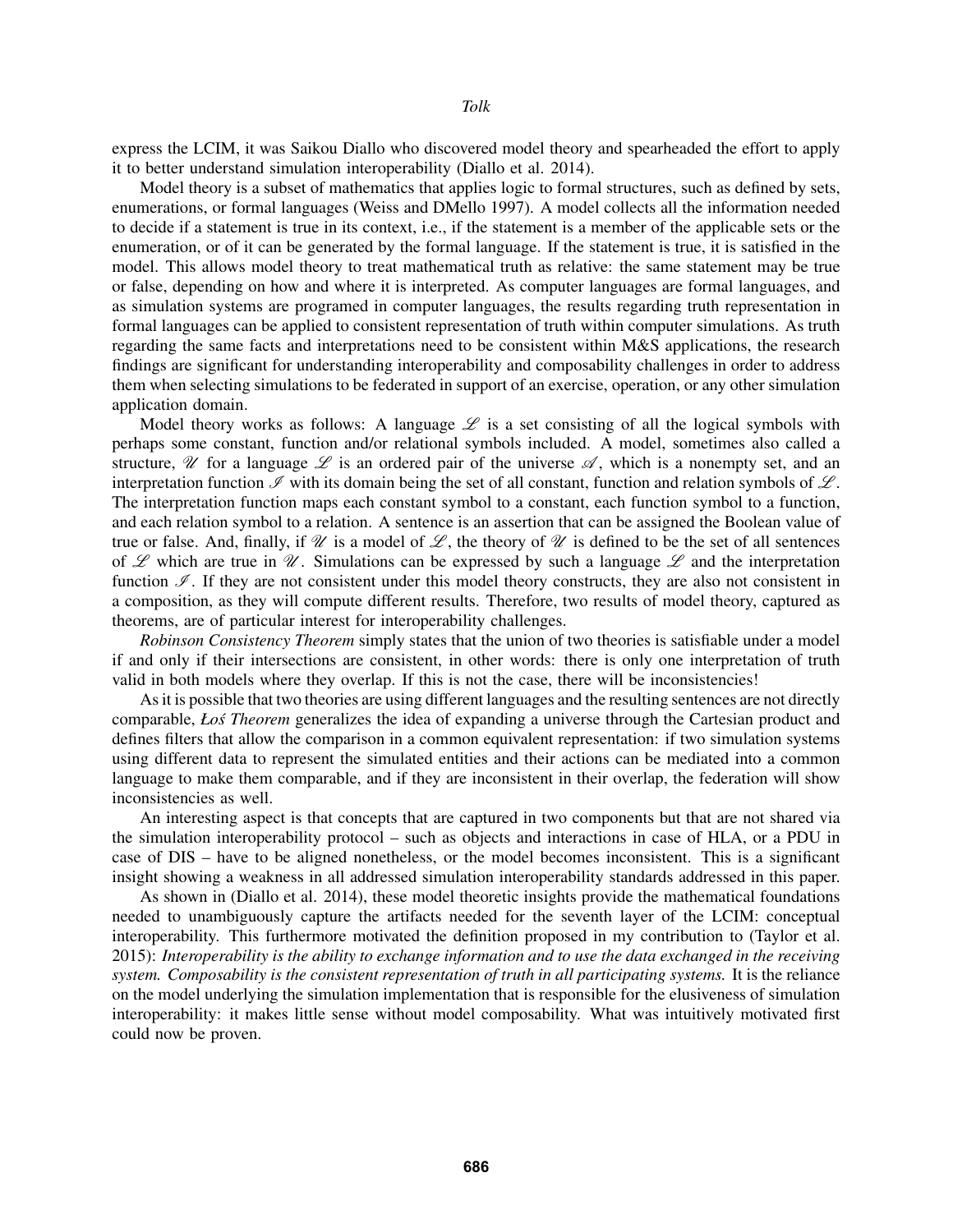## 4 CONCLUSION AND DISCUSSION

Interoperability and composability are not values in themselves, but they enhance reusability, comprehensibility, shareability, and reproducibility of solutions and results. Simulation interoperability standards should therefore be rooted in model theoretic insights. That this is a reasonable requirement is implied by the use of model theory to define the web ontology language OWL consistently (Horrocks et al. 2003). The same rigor needs to be applied to simulation standards. That also explains why current solutions are following short, as they do not capture the conceptual domain of the model sufficiently well, and instead trying to solve the problem technically by focusing exclusively on the simulation level.

## 4.1 The way to Standardizable Composability Solutions

In practice, the need to compose or federate solutions out of pre-existent and independently developed components that do not fulfill the rigorous requirements of composability. As many of these legacy solutions represent a significant financial assets resulting from several man-years of development, a migration path will be required. Based on the research presented in this paper, the following steps should be part of migration path.

Metadata: The lack of transparency is one of the main hurdles of composable solutions. The conceptualization underlaying the simulation solution needs to be documented, preferably in machine understandable form (Robinson et al. 2015). While the object-oriented approach has many advantages for programming, the concepts of encapsulation is counterproductive for transparent solution, as common concepts may be implemented inconsistently in participating solutions without ever showing up in the interface of the components.

Common Initialization: A first step towards a common understanding of the simulation experiments is the use of a common initialization language, such as the military scenario definition language (Wittman Jr. 2012). While the various participating solutions may still have special interpretations of attributed objects and their activities within the situated virtual environment, the common language at least provides a common starting point.

Common Services: The exchange of attributes describing the objects of interest is well covered in current solutions. However, the processes that change these attributes are often hidden within the components and result in unfair fight situations (Turnitsa 2012). The use of common services to compute processes of common interest, such as weapon effect servers, weather servers, and terrain services in the military domain (Neugebauer et al. 2009) ensures that no systemic bias results in unfair fight computations.

Object and Process Servers Truly composable solutions require that attributed objects and processes are both provided by servers that ensure the unambiguous implementation of the conceptualization that drives the simulation experiments, e.g., as envisioned in (Tolk and Mittal 2014) in the form of mobile propertied agents representing the objects that are manipulated by common services.

There are many additional steps needed, but these four may guide the way for simulation standardization efforts that allow to preserve legacy investments into the reuse and migration of simulation solutions while promoting fully composable component developments in parallel.

## 4.2 Competitive and Complementary Solutions

Another discussion is necessary in this context as well. Inconsistencies in models is often interpreted as something that is undesired. This is not always the case. Modeling is the task-driven purposeful simplification and abstraction of a perception of reality (Tolk 2013), so it is likely that different models may have different viewpoints or illuminate different aspects of the problem. In this case, variety of models is not inconsistency, but diversity of solutions. As computer simulations have to be consistent, we do need several simulation solutions implementing the different views to allow for competition of these diverse ideas. Complementary solutions should be consistent in their overlapping domain, but add additional information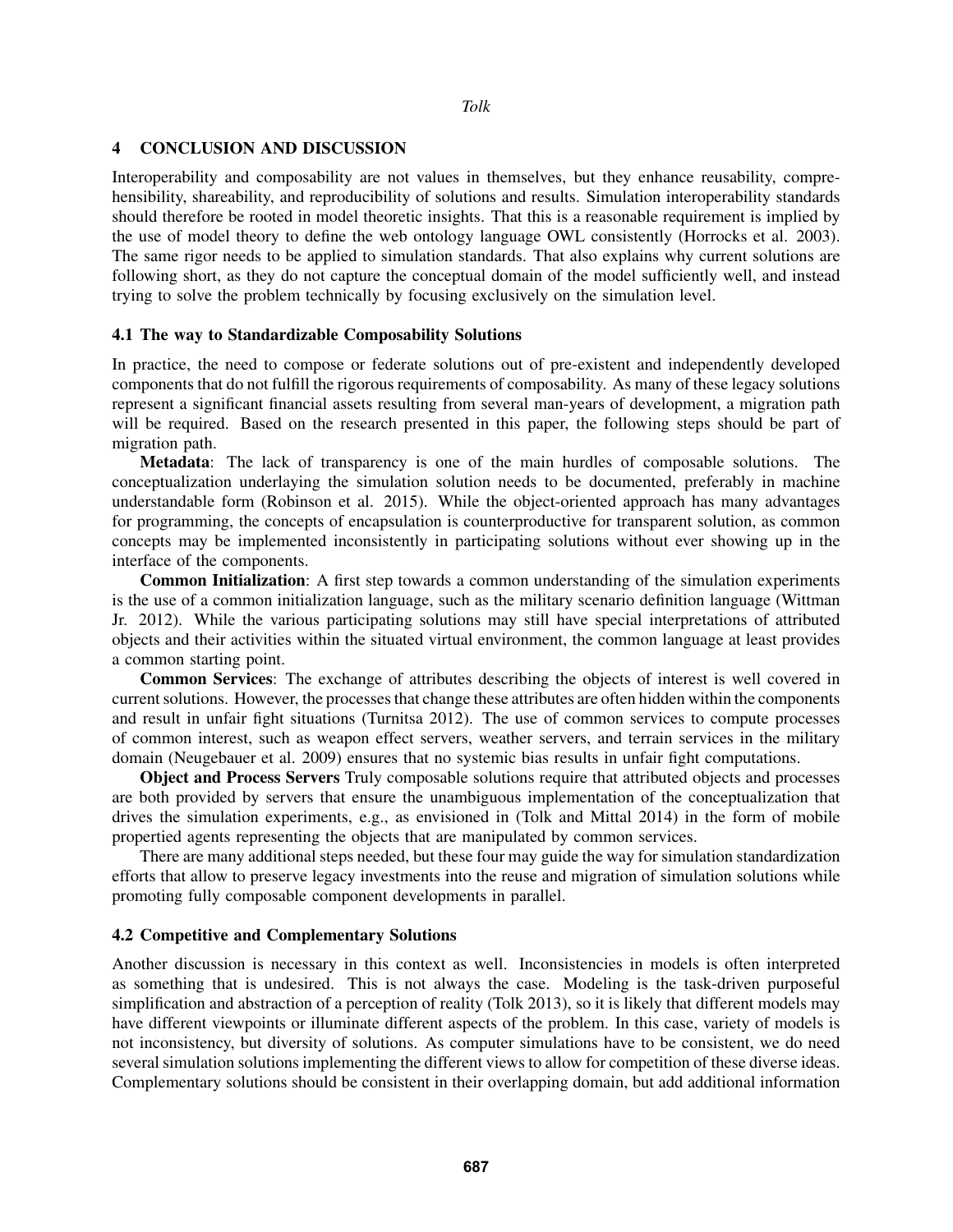to the composed solution. They differ in scope, so that the composition adds additional angles and facets to look at the problem.

As discussed in (Tolk et al. 2013), ontologies can be used to capture competitive and complementary ideas in one common reference model. This reference model comprises all aspects of a simulation experiment, in particular those representing mutual exclusive viewpoints, resulting in a complete, but not consistent representation of the knoweldge about the experiment. Using model-transformation, it is then possible to derive consistent conceptual models that can be implemented in simulation solutions, each based on a consistent set of the aforementioned viewpoints. Like a meteorologist uses various weather models to forecast different possible paths of a hurricane, this approach allows utilizing a diverse set of models to evaluate different possibilities under uncertainty of which model is actually the best in the current situation.

In conclusion, simulation standards – as shown using the example of simulation interoperability standards – should be rooted in a clear mathematical understanding of the needed of alignment of data and harmonization of processes on the conceptual modeling level as well as the simulation implementation level. Applying software and computer engineering standards is a good practice, but is not sufficient, as they do not address the need for conceptual alignment which is unique to M&S interoperability and applications.

#### Disclaimer

The author's affiliation with The MITRE Corporation is provided for identification purposes only, and is not intended to convey or imply MITRE's concurrence with, or support for, the positions, opinions, or viewpoints expressed by the author. This paper has been approved for Public Release; Distribution Unlimited; Case Number 17-3081-19.

## **REFERENCES**

- Blais, C., D. Brutzman, D. Drake, D. Moen, K. Morse, M. Pullen, and A. Tolk. 2005. "Extensible Modeling and Simulation Framework (XMSF) 2004 Project Summary Report". Technical report, Monterey, California: Naval Postgraduate School.
- Brutzman, D., M. Zyda, J. M. Pullen, K. L. Morse, S. Fouskarinis, D. Drake, D. Moen, C. Blais, A. Kapolka, and D. McGregor. 2002. "Extensible Modeling and Simulation Framework (XMSF) Challenges for Web-based Modeling and Simulation". Technical report, Monterey, California. Naval Postgraduate School.
- Cosby, L. 1995. "SIMNET: An iInsider's Perspective, IDA Document D-1661". *Institute for Defense Analyses, Defense Technical Information Center, Washington, DC*.
- Diallo, S. Y., J. J. Padilla, R. Gore, H. Herencia-Zapana, and A. Tolk. 2014. "Toward a Formalism of Modeling and Simulation using Model Theory". *Complexity* 19(3):56–63.
- Dunn, W., E. Deutsch, J. Maxworthy, K. Gallo, Y. Dong, J. Manos, T. Pendergrass, and V. Brazil. 2013. "Systems Integration". In *The Comprehensive Textbook of Healthcare Simulation*, edited by A. I. Levine, S. DeMaria Jr, A. D. Schwartz, and A. J. Sim. Berlin, Germany: Springer Science & Business Media.
- Foley, P., F. Mamaghani, and P. Birkel. 1998. "The Synthetic Environment Data Representation and Interchange Specification (SEDRIS) Development Project". In *Proceedings of the Interservice/Industry Training, Simulation, and Education Conference (I/ITSEC)*. Orlando, FL.
- Fujimoto, R. M. 1998. "Time Management in the High Level Architecture". *Simulation* 71(6):388–400.
- Hill, R. R., and A. Tolk. 2017. "A History of Military Computer Simulation". In *Advances in Modeling and Simulation*, edited by A. Tolk, J. Fowler, G. Shao, and E. Yucesan. Cham, Switzerland: Springer ¨ International Publishing AG.
- Horrocks, I., P. F. Patel-Schneider, and F. Van Harmelen. 2003. "From SHIQ and RDF to OWL: The Making of a Web Ontology Language". *Web Semantics: Science, Services and Agents on the World Wide Web* 1(1):7–26.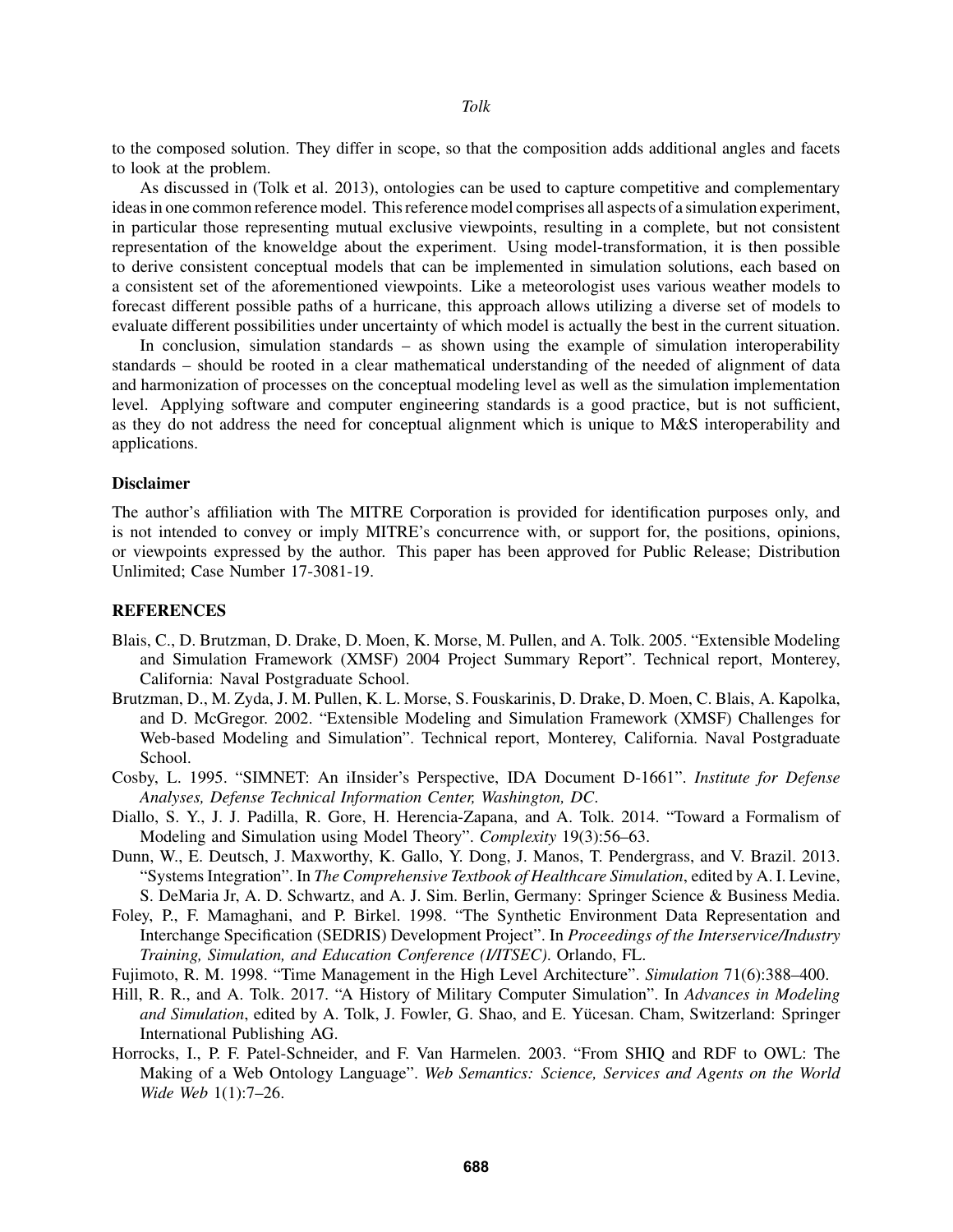- Kolbe, N., J. Robert, S. Kubler, and Y. Le Traon. 2017. "PROFICIENT: Productivity Tool for Semantic Interoperability in an Open IoT Ecosystem". In *Proceedings of the 14th EAI International Conference on Mobile and Ubiquitous Systems: Computing, Networking and Services*. Melbourne, Australia. November 7 - 10.
- Kostelic, C. S. 2017. "Applying the Levels of Conceptual Interoperability Model to a Digital Library Ecosystem–A Case Study". In *International Conference on Dublin Core and Metadata Applications*, 62–72. Washington, DC.
- Kuhl, F., R. Weatherly, and J. Dahmann. 1999. *Creating Computer Simulation Systems: An Introduction to the High Level Architecture*. Upper Saddle River, NJ: Prentice Hall.
- Lutz, R., R. Scrudder, and J. Graffagnini. 1998. "High Level Architecture Object Model Development and Supporting Tools". *Simulation* 71(6):401–409.
- Möller, B., A. Dubois, P. Le Leydour, and R. Verhage. 2014. "RPR FOM 2.0: A Federation Object Model for Defense Simulations". In *Proceedings of the Fall Simulation Interoperability Workshop*. Orlando, FL: SISO Inc.
- Neugebauer, E., D. Nitsch, and O. Henne. 2009. "Architecture for a Distributed Integrated Testbed". In *NATO Technical Report RTO MP-MSG-069*.
- Office of Technology Assessment (OTA) 1995. *Distributed Interaction Simulation of Combat, Report OTA-BP-ISS-151*. Washington D.C.: U.S. Congress, U.S. Government Printing Office.
- Pace, D. K. 2000. "Ideas about Simulation Conceptual Model Development". *Johns Hopkins APL Technical Digest* 21(3):327–336.
- Pace, D. K., S. Robinson, R. Brooks, K. Kotiadis, and D. van der Zee. 2011. "Conceptual Modeling Evolution within US Defense Communities: The View from the Simulation Interoperability Workshop". In *Conceptual Modeling for Discrete-Event Simulation*, edited by S. Robinson, R. Brooks, K. Kotiadis, and D.-J. van der Zee, 423–449. Boca Raton, FL: CRC Press.
- Page, E. H., R. Briggs, and J. A. Tufarolo. 2004. "Toward a Family of Maturity Models for the Simulation Interconnection Problem". In *Proceedings of the Spring Simulation Interoperability Workshop*. Orlando, FL: SISO Inc.
- Page, E. H., A. Buss, P. A. Fishwick, K. J. Healy, R. E. Nance, and R. J. Paul. 2000. "Web-based Simulation: Revolution or Evolution?". *ACM Transactions on Modeling and Computer Simulation* 10(1):3–17.
- Panetto, H., and A. Molina. 2008. "Enterprise Integration and Interoperability in Manufacturing Systems: Trends and Issues". *Computers in Industry* 59(7):641–646.
- Powell, E. T., and J. R. Noseworthy. 2012. "The Test and Training Enabling Architecture (TENA)". In *Engineering Principles of Combat Modeling and Distributed Simulation*, edited by A. Tolk, 449–477. Hoboken, NJ: John Wiley & Sons Inc.
- Prochnow, D., E. Page, and M. C. Fischer. 1997. "Management of the Joint Training Confederation Family of Specifications". In *Proceedings of the Simulation Interoperability Workshop*. Orlando, FL: SISO Inc.
- Robinson, S., G. Arbez, L. G. Birta, A. Tolk, and G. Wagner. 2015. "Conceptual Modeling: Definition, Purpose and Benefits". In *Proceedings of the 2015 Winter Simulation Conference*, edited by L. Yilmaz, W. K. V. Chan, I. Moon, T. M. K. Roeder, C. Macal, and M. D. Rossetti, 2812–2826. Piscataway, NJ: IEEE.
- Siegfried, R., and T. van den Berg. 2015. "M&S as a Service: Paradigm for Future Simulation Environments". In *Proceedings of the Interservice/Industry Training, Simulation, and Education Conference (I/ITSEC)*. Orlando, FL.
- Szabo, C., Y. M. Teo, and S. See. 2009. "A Time-based Formalism for the Validation of Semantic Composability". In *Proceedings of the 2009 Winter Simulation Conference*, edited by M. D. Rossetti, R. R. Hill, B. Johansson, A. Dunkin, and R. G. Ingalls, 1411–1422. Piscataway, NJ: IEEE.